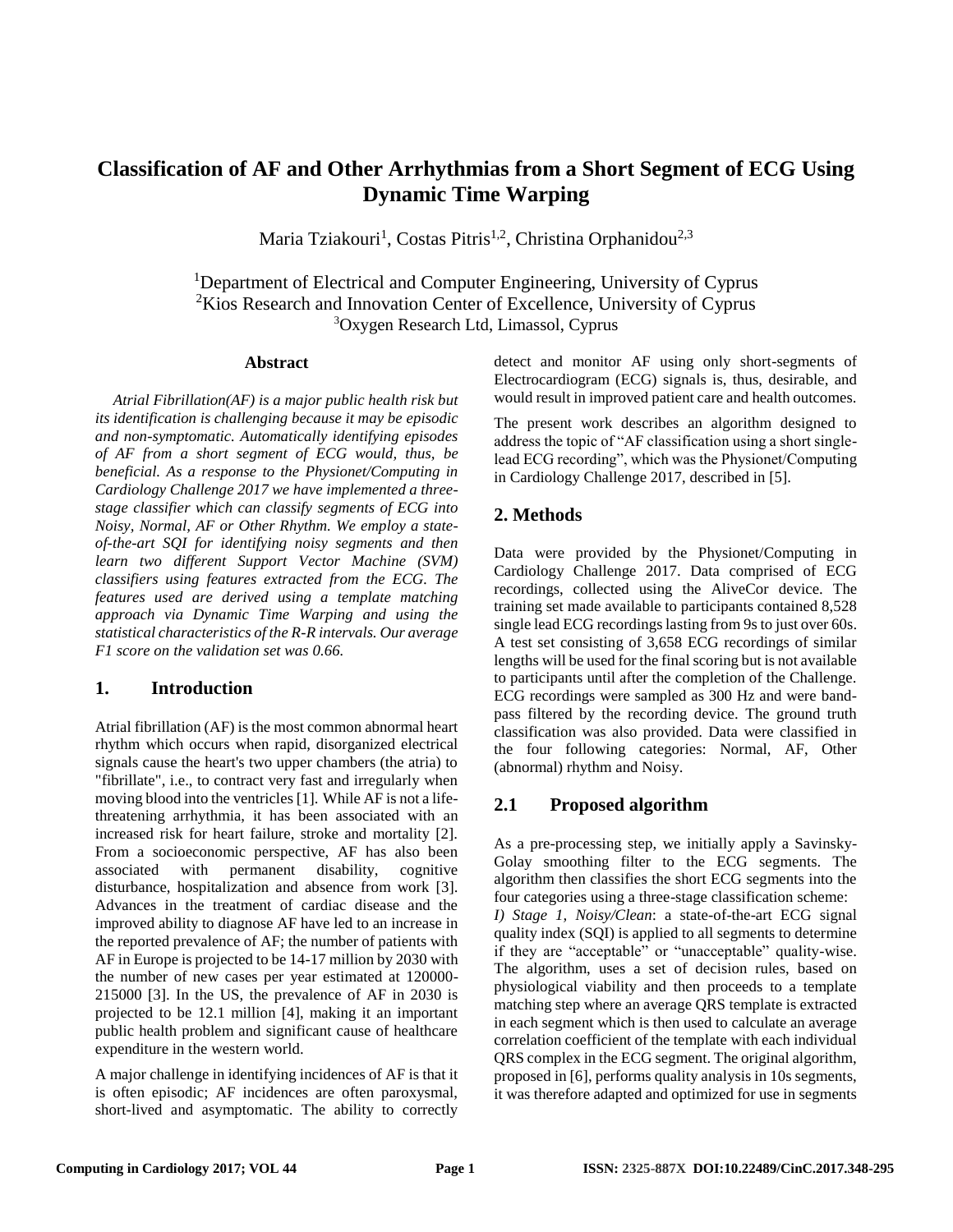of variable length. Segments which are determined to be "unacceptable" after application of the SQI are classified as "Noisy". Segments which are determined to be "acceptable" are classified as "Clean" and proceed to the next classification step.

*ΙΙ) Stage 2, Normal/Abnormal*: in this step, segments labelled as either AF or Other rhythm are collapsed into one group, collectively labelled as Abnormal. Using seven features extracted from the ECG segments, a Support Vector Machine (SVM) classifier is trained which is used to classify segments as Normal or Abnormal. Segments which are determined to be Abnormal after this step proceed to the next classification step.

III) Stage 3, *AF/Other rhythm:* in the final classification step, we revert to the original labelling of AF/Other rhythm. Using the same seven features as in the previous classification step, a second Support Vector Machine (SVM) classifier is trained which is used to classify segments labeled Abnormal in the previous step, as AF or Other rhythm.

A flow chart of the proposed classification scheme is shown on figure 1.



Figure 1. Flow chart of proposed classification scheme.

The features used in the  $2<sup>nd</sup>$  and  $3<sup>rd</sup>$  stage classifiers are explained next.

#### **2.2 Features**

Seven features were extracted from the ECG segments which were then fed into the two different SVM classifiers to perform classification steps 2 and 3. Two categories of features were used: two features are based on a template matching scheme employing Dynamic Time Warping.

Five additional features are based on the statistical characteristics of the R-R intervals (the time-intervals between successive R-peaks).

## **2.3 Template matching via Dynamic Time Warping**

Dynamic Time Warping (DTW) is a technique for aligning two time-series of different length, using a nonlinear transformation. Given two time series P and Q of lengths  $i = 1...N$  and  $j = 1...M$ , respectively, a  $N \times M$ matrix is constructed where element  $(i,j)$  contains the distance of points  $d(p_i, q_j)$ . After using a piecewise linear approximation algorithm to transform P and Q to short line sequences,  $d(p_i, q_j)$  is calculated as the absolute difference between the slopes in each short line. A cumulative distance measure  $c_{i,j}$  (also termed the *alignment* or *warping* cost), is then calculated, defined as

$$
c_{i,j} = min \begin{cases} c_{i-1,j} + d(p_i, q_j)(p_i) \\ c_{i-1,j-1} + d(p_i, q_j)(l(p_i) + l(q_j)) \\ c_{i,j-1} + d(p_i, q_j)(q_j) \end{cases}
$$

where  $l(p_i)$  and  $l(q_j)$  are the duration of line  $p_i$  and  $q_j$  [7]. The optimal warping path is chosen as the one which minimizes the cumulative distance and it is then applied to Q as a non-linear transformation to obtain the best alignment with P.

Template-matching approaches via DTW have been used in the past in [7] and [8] for quality assessment of the the Photoplethysmogram (PPG) by extracting a template pulse waveform from segments of PPG and aligning them with each pulse waveform in the same segment using DTW. In [7], the average correlation coefficient of each pulse waveform with the template was calculated to obtain a quality index. In [8], the alignment cost was taken as a quality index since the more similar two time-series are, the "cheaper" it will be to align them. Dissimilarity between a template and an individual pulse waveform was taken as an indication of the presence of noise.

For the detection of arrhythmias, to take into consideration the variability in the duration between successive R-peaks, we employed a template matching approach via DTW by extracting a *two-beat* template from each ECG segment, calculating its alignment cost with each two-beat waveform in the same segment and taking the average and standard deviation of the alignment costs. After performing R-peak detection using the Hamilton and Tompkins algorithm [9], the median R-R interval in the segment is calculated. The two-beat template is the extracted by taking the segment starting at half the median R-R interval before the first R-peak until half the median R-R interval after the second R-peak. The duration of the template is, thus, approximately equal to two R-R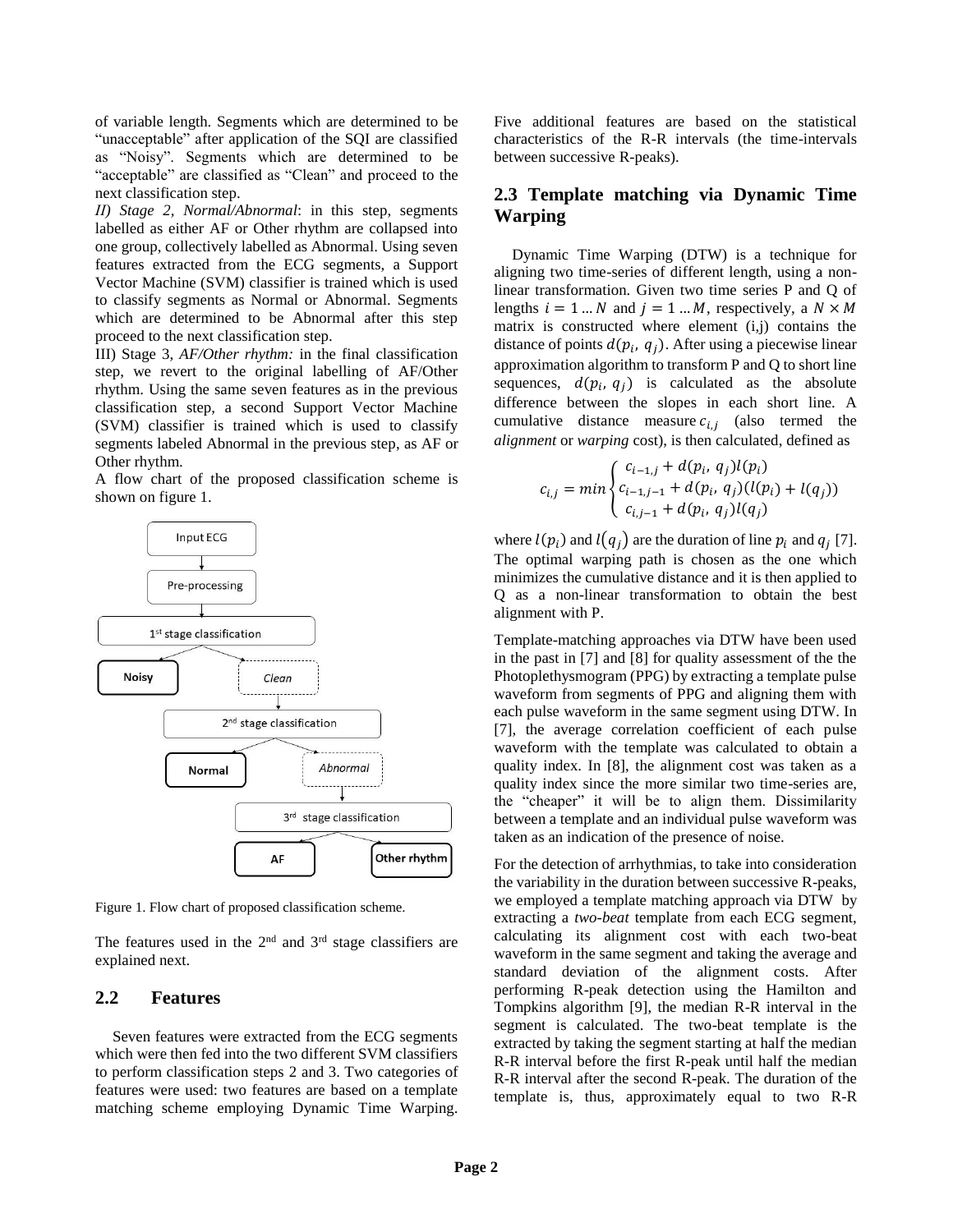

Figure 2. 30s ECG segments with Normal rhythm (left) and Atrial Fibrillation (right) from the training set with corresponding twobeat template (top waveform) and example two-beat templates from the same segment. In the Normal rhythm segment the extracted two-beat waveforms would have a small DTW alignment cost whereas in the AF case the alignment cost would be higher due to the variability in the length between successive beats.

intervals. The alignment cost of this template with each two-beat segment (taking it in the same way as the template around each two consecutive R-peaks) is then calculated after applying DTW. Example templates are shown on Figure 2. The basis of this approach is that a segment in normal sinus rhythm will have a low alignment cost since the QRS morphology and R-R intervals will be regular. However, a segment with arrhythmias will have variable R-R intervals, as well as variability in the QRS morphology, (e.g., in the morphology of the P-wave) so it will have a higher alignment cost. After calculating the alignment cost of each two-beat segment with the template, two features are extracted from each segment to be used in our classification scheme:

*D1: the mean of the alignment costs within a segment of ECG.*

*D2: the variance of the alignment costs within a segment of ECG.* 

## **2.4 Statistical characteristics of the R-R intervals**

Measures of variability in the R-R interval are wellestablished features for differentiating between normal and arrhythmic segments of signal. Our algorithm uses the following five features:

*S1: Standard deviation of successive differences in R-R intervals (SDSD).* This is a standard measure of variability in the R-R intervals.

*S2: Skewness of distribution of R-R intervals*: skewness is the third standardised moment of a probability distribution and measures how symmetric the distribution is. The presence of an arrhythmia will result in the presence of outliers in the distribution of R-R intervals which will cause asymmetry in the distribution. Skewness is given by

$$
\hat{S} = \frac{\frac{1}{N} \sum_{i=1}^{N} (x_i - \widehat{x})^3}{\widehat{\sigma}^3}
$$
 (1)

where  $x_i$  is the discrete signal (the R-R intervals in this case),  $\hat{\mu}$  and  $\hat{\sigma}$  are the empirical estimates of the mean and standard deviation of the distribution of  $x_i$  and N the number of data points in the signal.

*S3: Kurtosis of the distribution of R-R intervals:* kurtosis is the fourth standardised moment of a probability distribution and measures how sharp the peak of a distribution is. Similarly to skewness, the presence of an arrhythmia will result in the presence of outliers in the distribution of R-R intervals which will flatten the distribution. Kurtosis is given by

$$
\widehat{K} = \frac{\frac{1}{N} \sum_{i=1}^{N} (x_i - \widehat{x})^4}{\widehat{\sigma}^4} \tag{2}
$$

where parameters are defined as in S2.

While S2 and S3 rely on the assumption of normally distributed R-R intervals we observed that in some cases, the skewness and asymmetry of the distribution pointed to the shape of a gamma-distribution. We therefore additionally include as features the shape  $(k)$  and scale  $(\theta)$ parameters of the gamma distribution which would presumably differ between normal ECGs and ECGs with arrhythmias.

These parameters are derived by fitting a gammadistribution to the distribution of R-R intervals in each segment, where the probability density function of the gamma-distribution is given by

$$
f(x; k, \theta) = \frac{x^{k-1}e^{-\frac{x}{\theta}}}{\theta^k \Gamma(k)} \quad \text{for } x > 0 \text{ and } k, \theta > 0 \tag{3}
$$

Where  $\Gamma(k)$  is the gamma function value at k.

The final features included in the classification algorithms are, thus: